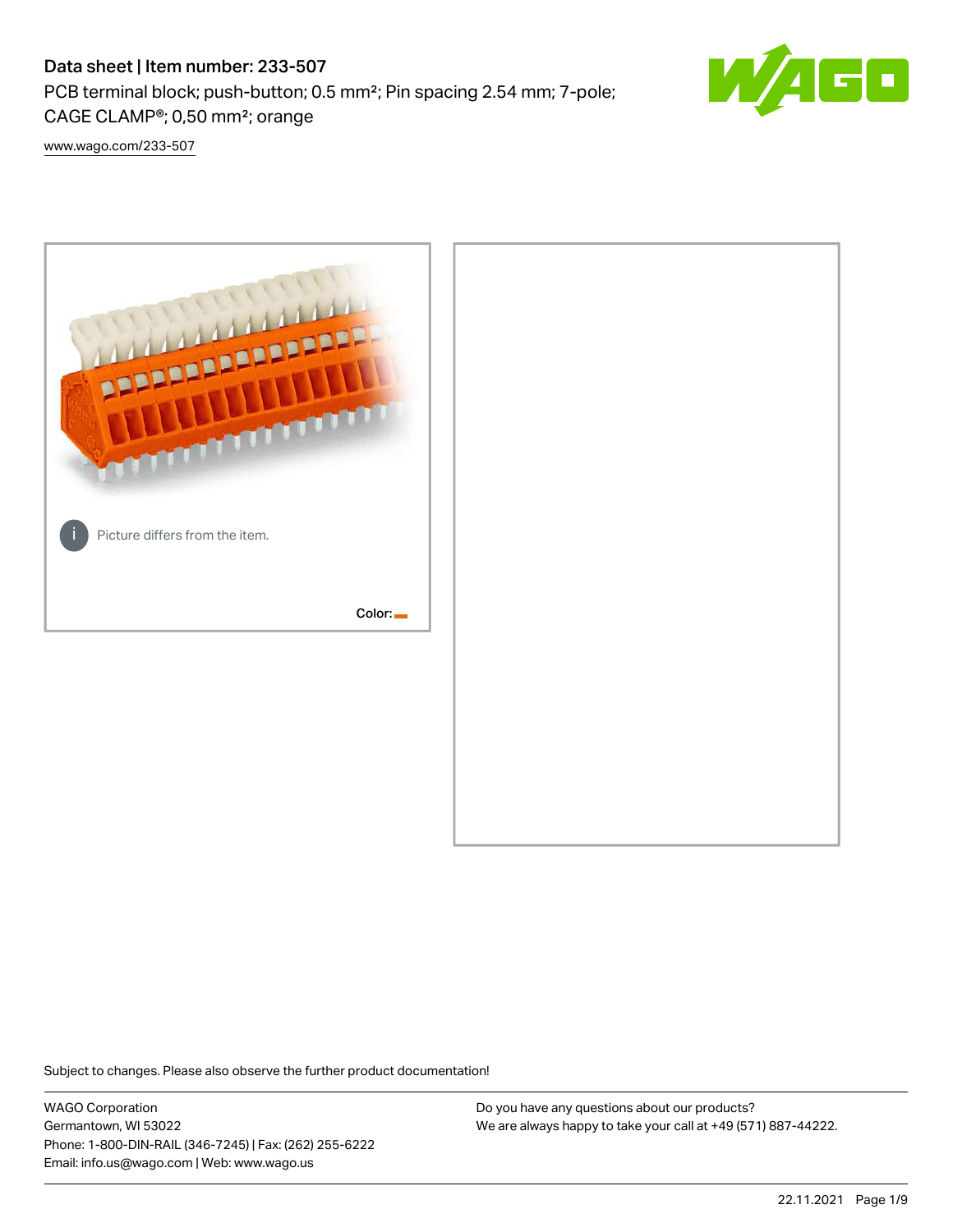

Dimensions in mm

 $L =$  (pole no. x pin spacing) + 2.3 mm

#### Item description

- $\blacksquare$  Compact PCB terminal strips with CAGE CLAMP<sup>®</sup> connection and screwdriver actuation parallel or perpendicular to conductor entry
- П Double solder pins for high mechanical
- $\blacksquare$ Custom color combinations

Subject to changes. Please also observe the further product documentation!

WAGO Corporation Germantown, WI 53022 Phone: 1-800-DIN-RAIL (346-7245) | Fax: (262) 255-6222 Email: info.us@wago.com | Web: www.wago.us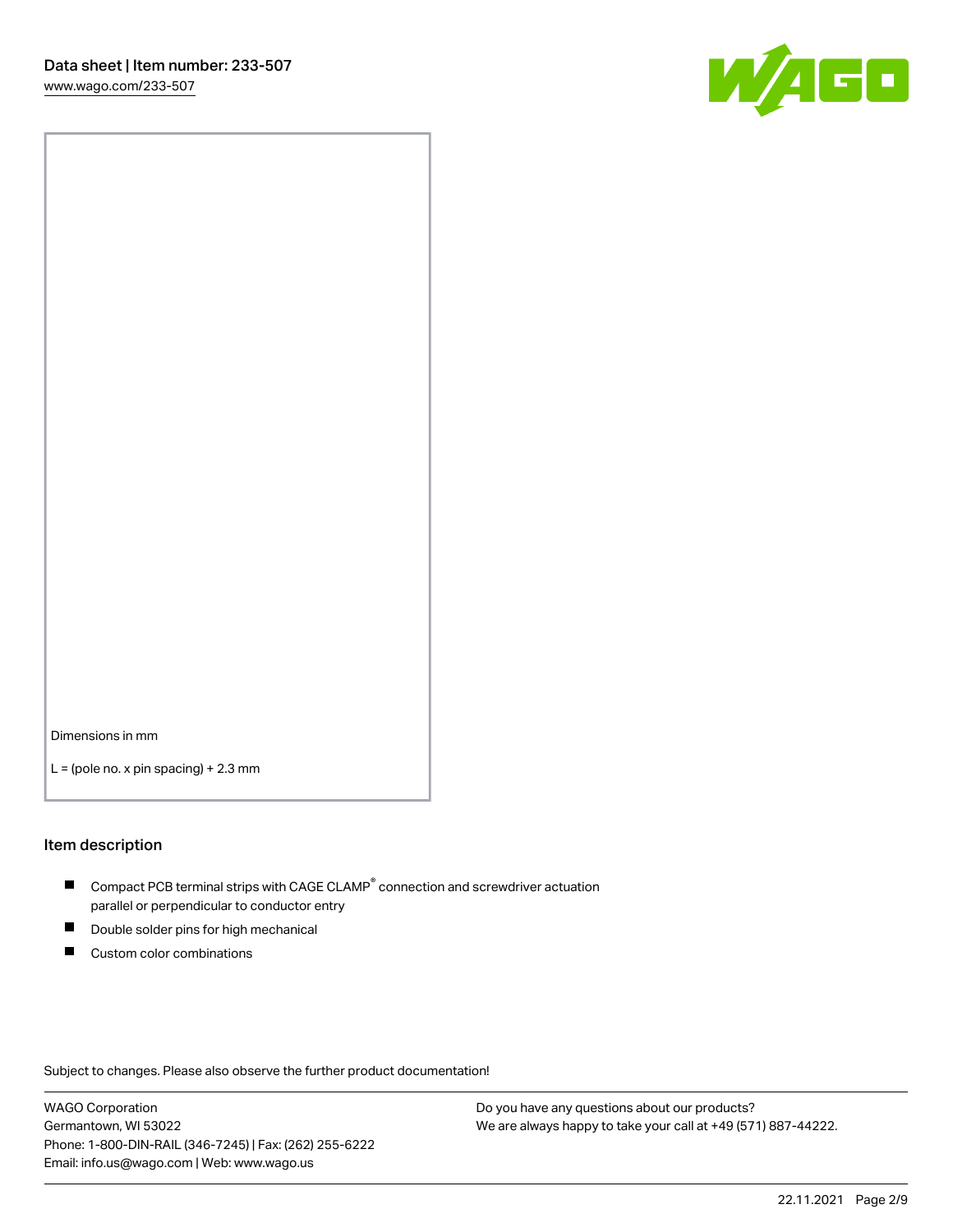

# Data Notes

| Variants: | Other pole numbers                                               |
|-----------|------------------------------------------------------------------|
|           | Other colors                                                     |
|           | Mixed-color PCB connector strips                                 |
|           | Direct marking                                                   |
|           | Other versions (or variants) can be requested from WAGO Sales or |
|           | configured at https://configurator.wago.com/                     |
|           |                                                                  |

# Electrical data

# IEC Approvals

| Ratings per                 | IEC/EN 60664-1                                                        |
|-----------------------------|-----------------------------------------------------------------------|
| Rated voltage (III / 3)     | 63 V                                                                  |
| Rated surge voltage (III/3) | $2.5$ kV                                                              |
| Rated voltage (III/2)       | 160 V                                                                 |
| Rated surge voltage (III/2) | $2.5$ kV                                                              |
| Nominal voltage (II/2)      | 320 V                                                                 |
| Rated surge voltage (II/2)  | $2.5$ kV                                                              |
| Rated current               | 6 A                                                                   |
| Legend (ratings)            | $(III / 2)$ $\triangle$ Overvoltage category III / Pollution degree 2 |

# UL Approvals

| Approvals per                  | <b>UL 1059</b> |
|--------------------------------|----------------|
| Rated voltage UL (Use Group B) | 150 V          |
| Rated current UL (Use Group B) |                |

# CSA Approvals

| Approvals per                   | CSA   |
|---------------------------------|-------|
| Rated voltage CSA (Use Group B) | 150 V |
| Rated current CSA (Use Group B) |       |

# Connection data

| Total number of connection points |  |
|-----------------------------------|--|
| Total number of potentials        |  |
| Number of connection types        |  |

Subject to changes. Please also observe the further product documentation!

| <b>WAGO Corporation</b>                                | Do you have any questions about our products?                 |
|--------------------------------------------------------|---------------------------------------------------------------|
| Germantown, WI 53022                                   | We are always happy to take your call at +49 (571) 887-44222. |
| Phone: 1-800-DIN-RAIL (346-7245)   Fax: (262) 255-6222 |                                                               |
| Email: info.us@wago.com   Web: www.wago.us             |                                                               |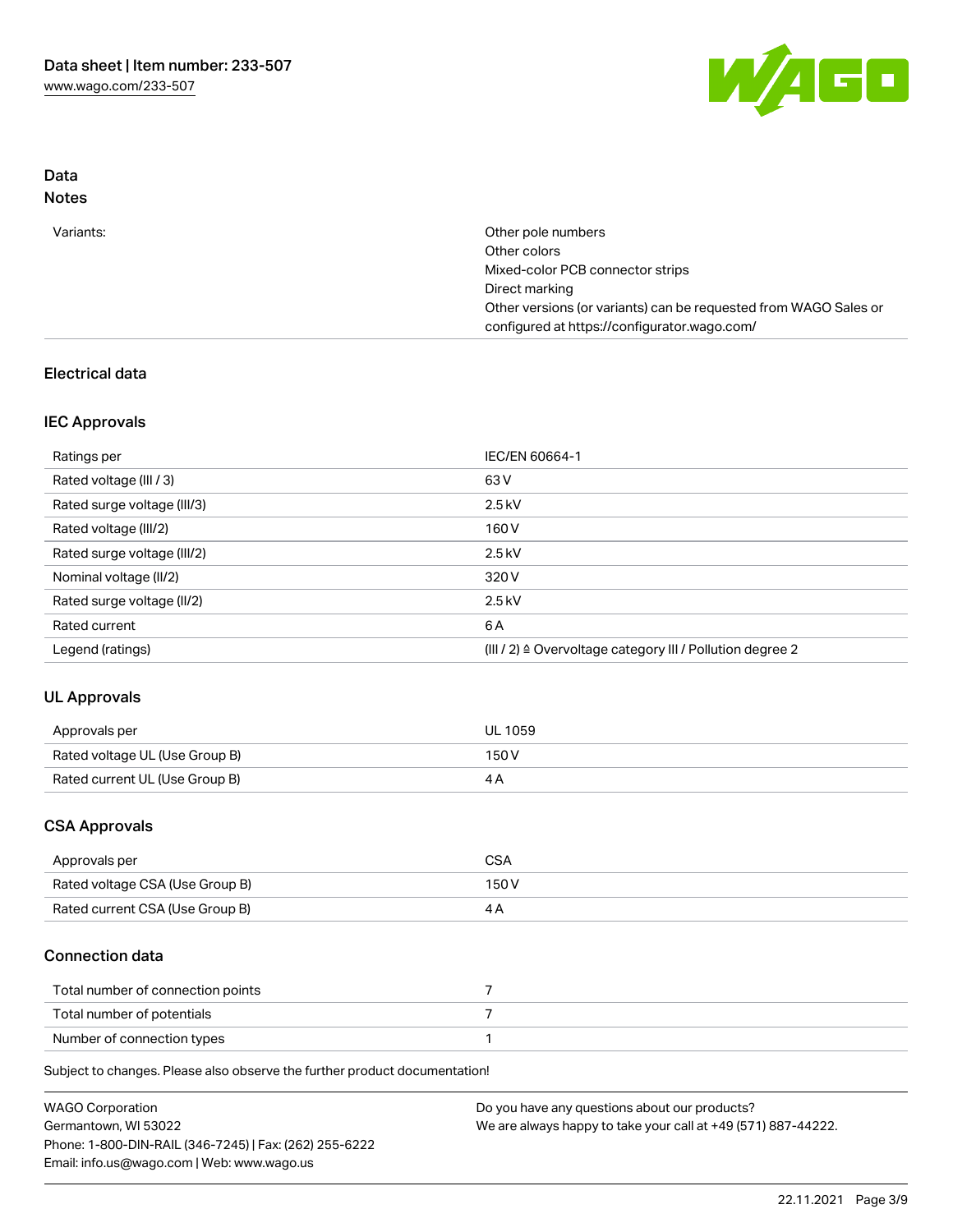[www.wago.com/233-507](http://www.wago.com/233-507)



Number of levels 1

#### Connection 1

| Connection technology                             | CAGE CLAMP                                                                                                                                                                          |
|---------------------------------------------------|-------------------------------------------------------------------------------------------------------------------------------------------------------------------------------------|
| <b>Actuation type</b>                             | Push-button                                                                                                                                                                         |
| Solid conductor                                   | $0.080.5$ mm <sup>2</sup> / 28  20 AWG                                                                                                                                              |
| Fine-stranded conductor                           | $0.080.5$ mm <sup>2</sup> / 28  20 AWG                                                                                                                                              |
| Fine-stranded conductor; with insulated ferrule   | $0.25 \text{ mm}^2$                                                                                                                                                                 |
| Fine-stranded conductor: with uninsulated ferrule | $0.25 \text{ mm}^2$                                                                                                                                                                 |
| Note (conductor cross-section)                    | Terminating 0.75 mm <sup>2</sup> /18 AWG conductors is possible; however<br>insulation diameter allows only every other clamping unit to be<br>terminated with this conductor size. |
| Strip length                                      | $56$ mm $/ 0.20.24$ inch                                                                                                                                                            |
| Conductor connection direction to PCB             | 30 <sup>°</sup>                                                                                                                                                                     |
| Number of poles                                   | 7                                                                                                                                                                                   |

# Physical data

| Pin spacing                          | $2.54 \, \text{mm}$ / 0.1 inch |
|--------------------------------------|--------------------------------|
| Width                                | 20.08 mm / 0.791 inch          |
| Height                               | 19.5 mm / 0.768 inch           |
| Height from the surface              | 15.5 mm / 0.61 inch            |
| Depth                                | 13.9 mm / 0.547 inch           |
| Solder pin length                    | 4 mm                           |
| Solder pin dimensions                | $0.5 \times 0.75$ mm           |
| Drilled hole diameter with tolerance | 1.1 <sup>(+0.1)</sup> mm       |

# PCB contact

| PCB Contact                         | THT                                      |
|-------------------------------------|------------------------------------------|
| Solder pin arrangement              | over the entire terminal strip (in-line) |
| Number of solder pins per potential |                                          |

# Material data

| Color               | orange           |
|---------------------|------------------|
| Material group      |                  |
| Insulation material |                  |
|                     | Polyamide (PA66) |

Subject to changes. Please also observe the further product documentation!

| <b>WAGO Corporation</b>                                | Do you have any questions about our products?                 |
|--------------------------------------------------------|---------------------------------------------------------------|
| Germantown, WI 53022                                   | We are always happy to take your call at +49 (571) 887-44222. |
| Phone: 1-800-DIN-RAIL (346-7245)   Fax: (262) 255-6222 |                                                               |
| Email: info.us@wago.com   Web: www.wago.us             |                                                               |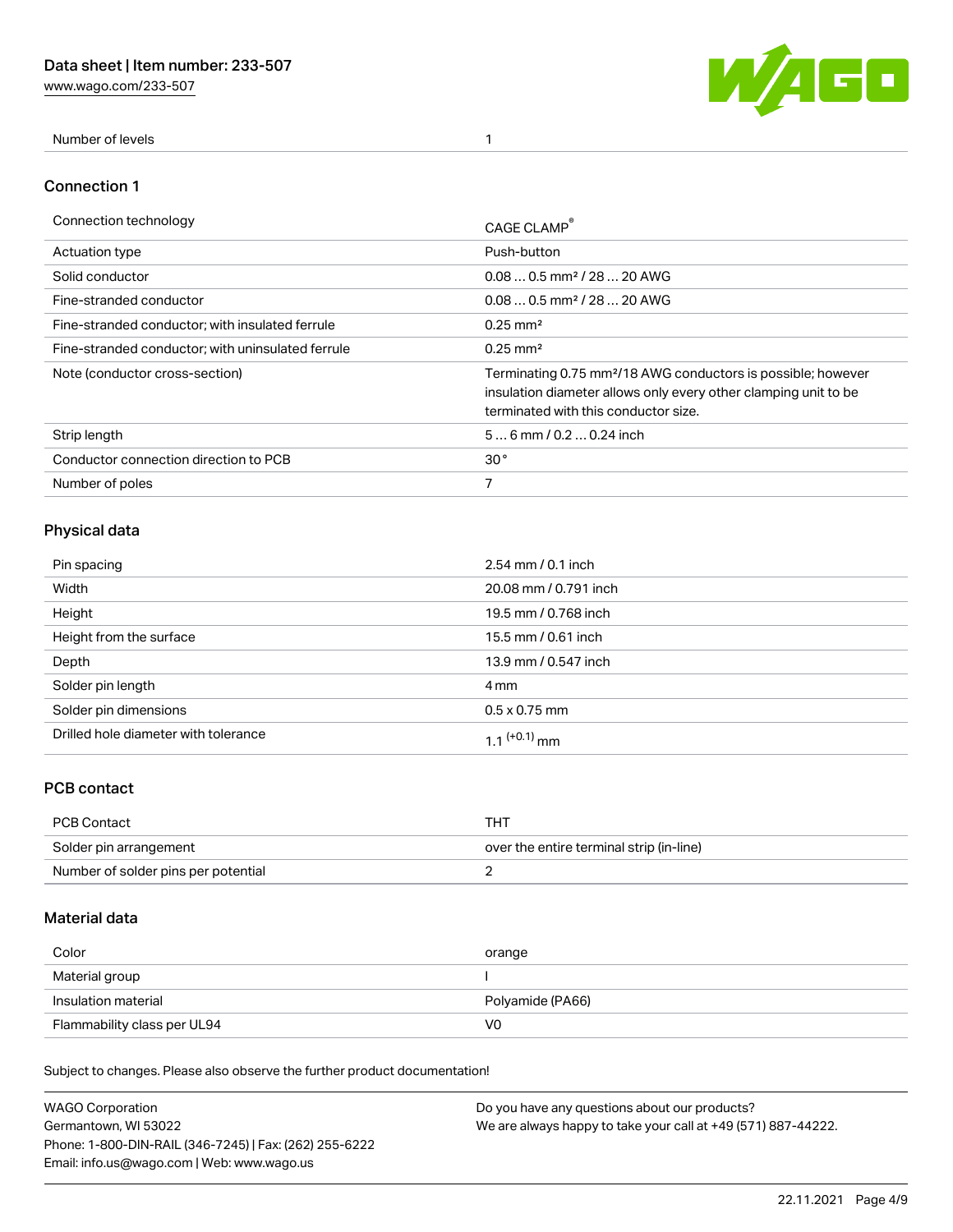# Data sheet | Item number: 233-507

[www.wago.com/233-507](http://www.wago.com/233-507)



| Clamping spring material | Chrome nickel spring steel (CrNi)       |
|--------------------------|-----------------------------------------|
| Contact material         | Electrolytic copper ( $E_{\text{Cu}}$ ) |
| Contact plating          | tin-plated                              |
| Fire load                | $0.053$ MJ                              |
| Weight                   | 2.9 g                                   |

#### Environmental requirements

| Limit temperature range | 1000<br>nos<br>-n |  |
|-------------------------|-------------------|--|
|-------------------------|-------------------|--|

#### Commercial data

| Product Group         | 4 (Printed Circuit) |
|-----------------------|---------------------|
| PU (SPU)              | 240 (60) Stück      |
| Packaging type        | box                 |
| Country of origin     | CН                  |
| <b>GTIN</b>           | 4045454050344       |
| Customs tariff number | 8536904000          |

#### Approvals / Certificates

#### Country specific Approvals

| Logo       | Approval                                                                   | <b>Additional Approval Text</b> | Certificate<br>name   |
|------------|----------------------------------------------------------------------------|---------------------------------|-----------------------|
|            | <b>CCA</b><br><b>DEKRA Certification B.V.</b>                              | EN 60998                        | <b>NTRNL</b><br>6946  |
| EMA<br>EUR | <b>CCA</b><br>DEKRA Certification B.V.                                     | EN 60998                        | 2153951.01            |
|            | <b>CCA</b><br>DEKRA Certification B.V.                                     | EN 60947-7-4                    | <b>NTR NL</b><br>7786 |
|            | <b>CSA</b><br><b>DEKRA Certification B.V.</b>                              | C <sub>22.2</sub>               | 1465035               |
|            | <b>KEMA/KEUR</b><br>DEKRA Certification B.V.                               | EN 60947-7-4                    | 71-111040             |
|            | Subject to changes. Please also observe the further product documentation! |                                 |                       |

WAGO Corporation Germantown, WI 53022 Phone: 1-800-DIN-RAIL (346-7245) | Fax: (262) 255-6222 Email: info.us@wago.com | Web: www.wago.us

Do you have any questions about our products? We are always happy to take your call at +49 (571) 887-44222.

certificate in the contraction of the contraction of the contraction of the contraction of the contraction of the contraction of the contraction of the contraction of the contraction of the contraction of the contraction o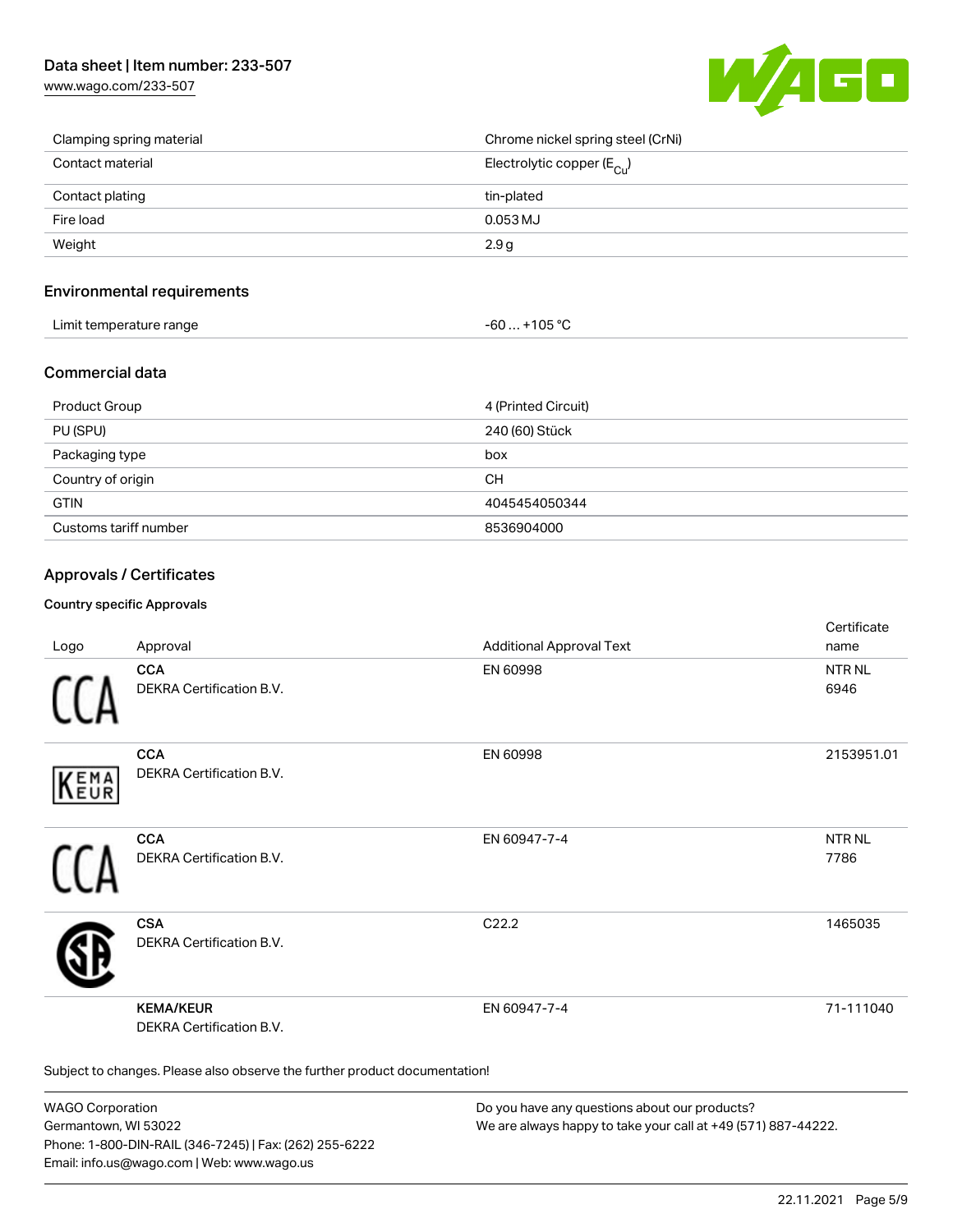



#### Ship Approvals

|                          |                                        |                                 | Certificate |
|--------------------------|----------------------------------------|---------------------------------|-------------|
| Logo                     | Approval                               | <b>Additional Approval Text</b> | name        |
| ABS.                     | <b>ABS</b>                             | -                               | $19 -$      |
|                          | American Bureau of Shipping            |                                 | HG1869876-  |
|                          |                                        |                                 | <b>PDA</b>  |
|                          |                                        |                                 |             |
|                          | BV                                     | IEC 60998                       | 11915/D0    |
|                          | Bureau Veritas S.A.                    |                                 | <b>BV</b>   |
|                          |                                        |                                 |             |
| <b>BUREAU</b><br>VERITAS |                                        |                                 |             |
|                          | <b>DNV GL</b>                          |                                 | TAE000016Z  |
|                          | Det Norske Veritas, Germanischer Lloyd |                                 |             |
| <b>UL-Approvals</b>      |                                        |                                 |             |
|                          |                                        |                                 | Certificate |
| Logo                     | Approval                               | <b>Additional Approval Text</b> | name        |

| Logo                          | Approval                      | <b>Additional Approval Text</b> | name   |
|-------------------------------|-------------------------------|---------------------------------|--------|
|                               | ul                            | UL 1059                         | E45172 |
| D<br>$\overline{\phantom{a}}$ | UL International Germany GmbH |                                 |        |

#### Optional accessories

| <b>Ferrules</b> |                                                                                                                         |                      |
|-----------------|-------------------------------------------------------------------------------------------------------------------------|----------------------|
| Ferrule         |                                                                                                                         |                      |
|                 | Item no.: 216-131<br>Ferrule; Sleeve for 0.25 mm <sup>2</sup> / AWG 24; uninsulated; electro-tin plated; silver-colored | www.wago.com/216-131 |
|                 | Item no.: 216-151<br>Ferrule; Sleeve for 0.25 mm <sup>2</sup> / AWG 24; uninsulated; electro-tin plated                 | www.wago.com/216-151 |
|                 | Item no.: 216-301<br>Ferrule; Sleeve for 0.25 mm <sup>2</sup> / AWG 24; insulated; electro-tin plated; yellow           | www.wago.com/216-301 |
|                 | Item no.: 216-321<br>Ferrule; Sleeve for 0.25 mm <sup>2</sup> / AWG 24; insulated; electro-tin plated; yellow           | www.wago.com/216-321 |
|                 | Marking accessories                                                                                                     |                      |
| Marking strip   |                                                                                                                         |                      |

Item no.: 210-331/250-207

Subject to changes. Please also observe the further product documentation!

| <b>WAGO Corporation</b>                                |
|--------------------------------------------------------|
| Germantown, WI 53022                                   |
| Phone: 1-800-DIN-RAIL (346-7245)   Fax: (262) 255-6222 |
| Email: info.us@wago.com   Web: www.wago.us             |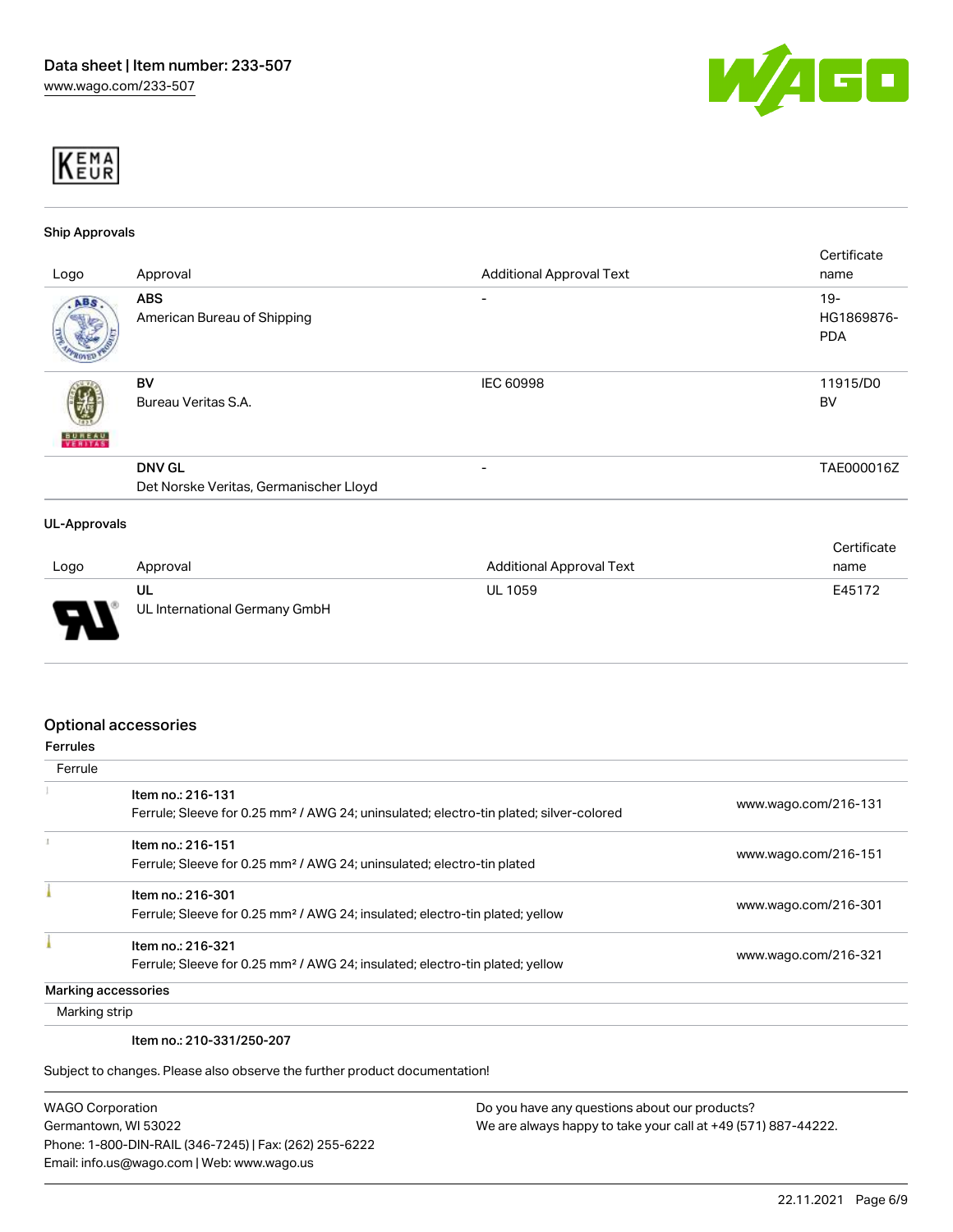

|                | Marking strips; as a DIN A4 sheet; MARKED; 1-48 (100x); Height of marker strip: 2.3 mm/0.091 in; Strip<br>length 182 mm; Horizontal marking; Self-adhesive; white                               | www.wago.com/210-331<br>/250-207 |
|----------------|-------------------------------------------------------------------------------------------------------------------------------------------------------------------------------------------------|----------------------------------|
|                | Item no.: 210-331/250-202<br>Marking strips; as a DIN A4 sheet; MARKED; 1-16 (400x); Height of marker strip: 2.3 mm/0.091 in; Strip<br>length 182 mm; Horizontal marking; Self-adhesive; white  | www.wago.com/210-331<br>/250-202 |
|                | Item no.: 210-331/254-204<br>Marking strips; as a DIN A4 sheet; MARKED; 17-32 (400x); Height of marker strip: 2.3 mm/0.091 in; Strip<br>length 182 mm; Horizontal marking; Self-adhesive; white | www.wago.com/210-331<br>/254-204 |
|                | Item no.: 210-331/250-204<br>Marking strips; as a DIN A4 sheet; MARKED; 17-32 (400x); Height of marker strip: 2.3 mm/0.091 in; Strip<br>length 182 mm; Horizontal marking; Self-adhesive; white | www.wago.com/210-331<br>/250-204 |
|                | Item no.: 210-331/254-206<br>Marking strips; as a DIN A4 sheet; MARKED; 33-48 (400x); Height of marker strip: 2.3 mm/0.091 in; Strip<br>length 182 mm; Horizontal marking; Self-adhesive; white | www.wago.com/210-331<br>/254-206 |
|                | Item no.: 210-331/250-206<br>Marking strips; as a DIN A4 sheet; MARKED; 33-48 (400x); Height of marker strip: 2.3 mm/0.091 in; Strip<br>length 182 mm; Horizontal marking; Self-adhesive; white | www.wago.com/210-331<br>/250-206 |
|                | Item no.: 210-331/254-202<br>Marking strips; as a DIN A4 sheet; MARKED; 1-16 (400x); Height of marker strip: 2.3 mm/0.091 in; Strip<br>length 182 mm; Horizontal marking; Self-adhesive; white  | www.wago.com/210-331<br>/254-202 |
|                | Item no.: 210-331/254-207<br>Marking strips; as a DIN A4 sheet; MARKED; 1-48 (100x); Height of marker strip: 2.3 mm/0.091 in; Strip<br>length 182 mm; Horizontal marking; Self-adhesive; white  | www.wago.com/210-331<br>/254-207 |
| Tools          |                                                                                                                                                                                                 |                                  |
| Operating tool |                                                                                                                                                                                                 |                                  |
|                | Item no.: 210-648<br>Operating tool; Blade: 2.5 x 0.4 mm; with a partially insulated shaft; angled; short                                                                                       | www.wago.com/210-648             |
|                | Item no.: 210-719<br>Operating tool; Blade: 2.5 x 0.4 mm; with a partially insulated shaft                                                                                                      | www.wago.com/210-719             |

# Downloads

# Documentation

#### Additional Information

| Technical explanations | 2019 Apr 3 | pdf<br>2.0 MB   | Download |
|------------------------|------------|-----------------|----------|
|                        |            | pdf<br>125.0 kB | Download |

Subject to changes. Please also observe the further product documentation!

| <b>WAGO Corporation</b>                                | Do you have any questions about our products?                 |
|--------------------------------------------------------|---------------------------------------------------------------|
| Germantown, WI 53022                                   | We are always happy to take your call at +49 (571) 887-44222. |
| Phone: 1-800-DIN-RAIL (346-7245)   Fax: (262) 255-6222 |                                                               |
| Email: info.us@wago.com   Web: www.wago.us             |                                                               |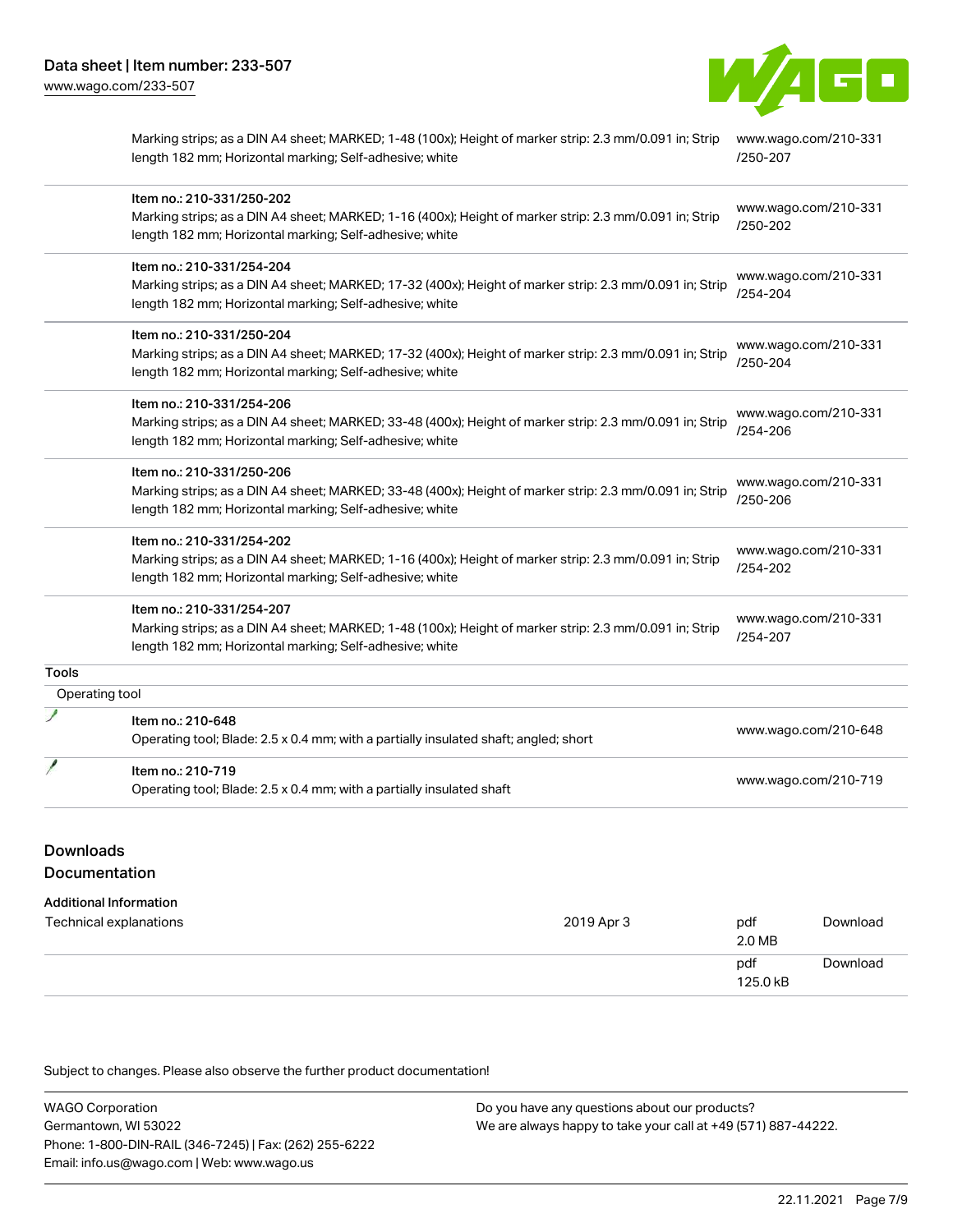W/AGO

#### CAD files

|                 | 2D/3D Models 233-507                                                                                                                                                   | <b>URL</b> | Download |
|-----------------|------------------------------------------------------------------------------------------------------------------------------------------------------------------------|------------|----------|
| <b>CAE</b> data |                                                                                                                                                                        |            |          |
|                 | EPLAN Data Portal 233-507                                                                                                                                              | <b>URL</b> | Download |
|                 | ZUKEN Portal 233-507                                                                                                                                                   | <b>URL</b> | Download |
|                 | <b>PCB Design</b>                                                                                                                                                      |            |          |
|                 | Symbol and Footprint 233-507                                                                                                                                           | URL        | Download |
|                 | CAx data for your PCB design, consisting of "schematic symbols and PCB footprints",<br>allow easy integration of the WAGO component into your development environment. |            |          |
|                 | Supported formats:                                                                                                                                                     |            |          |
| ш               | Accel EDA 14 & 15                                                                                                                                                      |            |          |
| П               | Altium 6 to current version                                                                                                                                            |            |          |
| ш               | Cadence Allegro                                                                                                                                                        |            |          |
| Ш               | DesignSpark                                                                                                                                                            |            |          |
| П               | Eagle Libraries                                                                                                                                                        |            |          |
| ш               | KiCad                                                                                                                                                                  |            |          |
| ш               | Mentor Graphics BoardStation                                                                                                                                           |            |          |
| П               | Mentor Graphics Design Architect                                                                                                                                       |            |          |
| ш               | Mentor Graphics Design Expedition 99 and 2000                                                                                                                          |            |          |
| Ш               | OrCAD 9.X PCB and Capture                                                                                                                                              |            |          |
| ш               | PADS PowerPCB 3, 3.5, 4.X, and 5.X                                                                                                                                     |            |          |
| ш               | PADS PowerPCB and PowerLogic 3.0                                                                                                                                       |            |          |
| П               | PCAD 2000, 2001, 2002, 2004, and 2006                                                                                                                                  |            |          |
| ш               | Pulsonix 8.5 or newer                                                                                                                                                  |            |          |
| Ш               | <b>STL</b>                                                                                                                                                             |            |          |
|                 | 3D STEP                                                                                                                                                                |            |          |
|                 | <b>TARGET 3001!</b>                                                                                                                                                    |            |          |
| ш               | View Logic ViewDraw                                                                                                                                                    |            |          |
| ш               | Quadcept                                                                                                                                                               |            |          |
|                 | Zuken CadStar 3 and 4                                                                                                                                                  |            |          |
|                 | Zuken CR-5000 and CR-8000                                                                                                                                              |            |          |

WAGO Corporation Germantown, WI 53022 Phone: 1-800-DIN-RAIL (346-7245) | Fax: (262) 255-6222 Email: info.us@wago.com | Web: www.wago.us